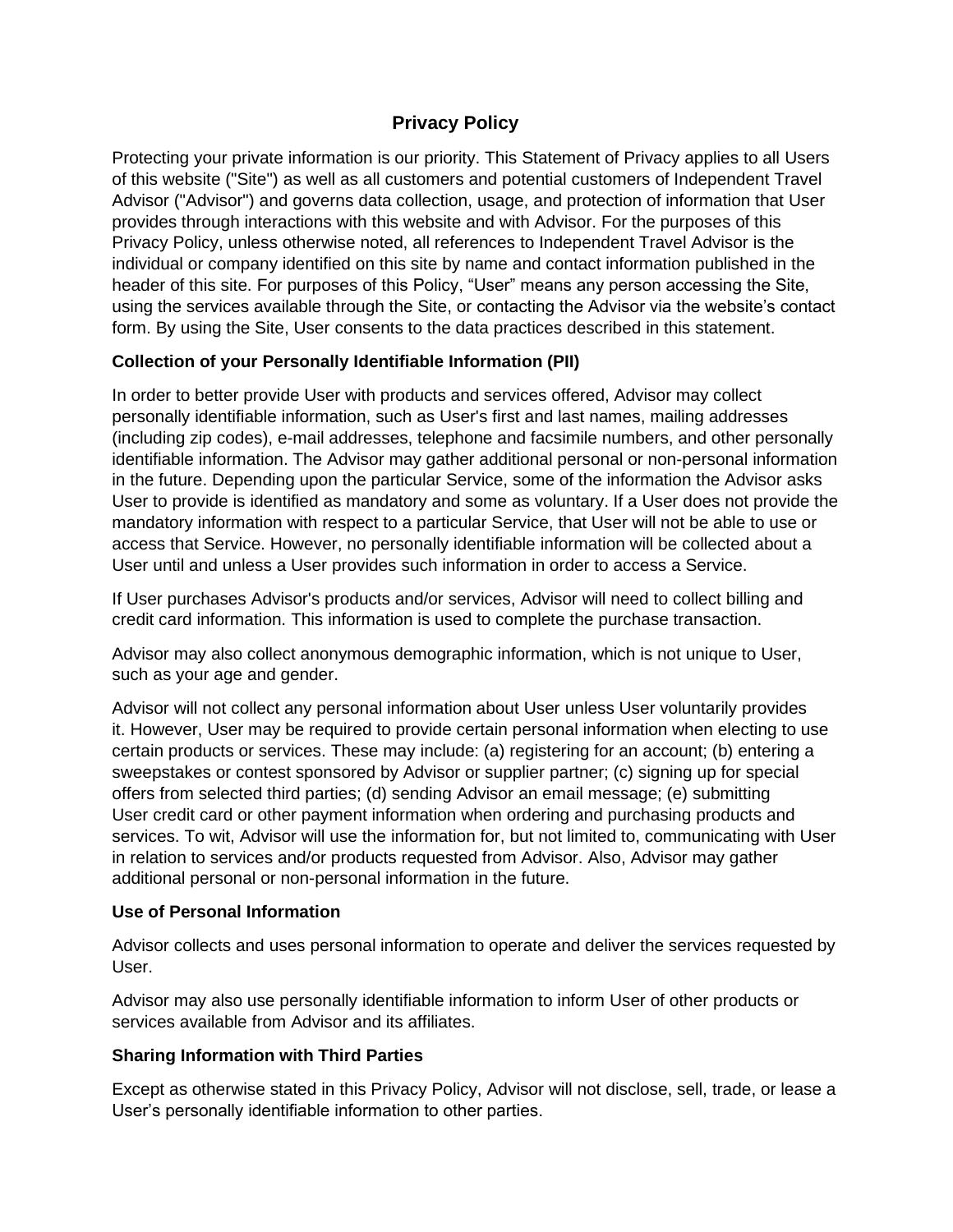Advisor will maintain certain PII as described below to service bookings, communicate with you, and to manage accounting related information.

Advisor may share data with trusted partners to help perform statistical analysis, send email or postal mail, provide customer support, or arrange for deliveries. Credit card transactions are handled by established third party banking, processing agents and distribution institutions. If a User uses a credit card to pay for Services, we will be required to share the User's personally identifiable information with such institutions in order to verify and authorize the User's credit card or other payment All such third parties are prohibited from using this personal information except to provide these services to User, and they are required to maintain the confidentiality of User information.

Advisor may disclose User's personal information, without notice, if required to do so by law or in the good faith belief that such action is necessary to: (a) conform to the edicts of the law or comply with legal process served on Advisor or the site; (b) protect and defend the rights or property of Advisor; and/or (c) act under exigent circumstances to protect the personal safety of users of the Site, or the public. Advisor fully cooperates with law enforcement agencies in identifying Users who use the Services for illegal activities. Advisor reserves the right to report to law enforcement agencies any activities that the Advisor, in good faith and in its sole discretion, believes to be unlawful.

Travel Search Engine. The travel search engine is powered by farebuzz.com. When using the travel search engine, your personal information is protected by and subject to farebuzz.com privacy policy and data protection protocols.

Direct Marketing. Advisor does not disclose User's personally identifiable information to third parties for direct marketing purposes.

#### **Security and Protection of Information.**

Personally Identifiable Information (PII). Advisor shall store personally identifiable information in accordance with current industry security standards in order to protect it from unauthorized access, use or disclosure. User access to his or her own personally identifiable information is available through unique customer ID and a password selected by User. Such information is stored on a secure server only accessible by Advisor. Personally identifiable information is encrypted using industry-recognized standards in order to prevent unauthorized parties from viewing such information that a User submits it to Advisor.

Transmission of Personally Identifiable Information. When personally identifiable information is transmitted to other parties, such as, government authorities, credit card providers, or any other authorized third parties, Advisor will use commercially reasonable efforts to prevent unauthorized parties from viewing such information.

Access and User Changes to Information. User may access and update User's information at any time by contacting Advisor. However, any changes to User's information will only be reflected going forward; Advisor cannot alter information it has already provided to third parties.

Links. Site contains links to other sites. Advisor is not responsible for the content or privacy practices of such other sites so Users must be aware when they leave the Site and to read the privacy statements of any other site that collects personally identifiable information.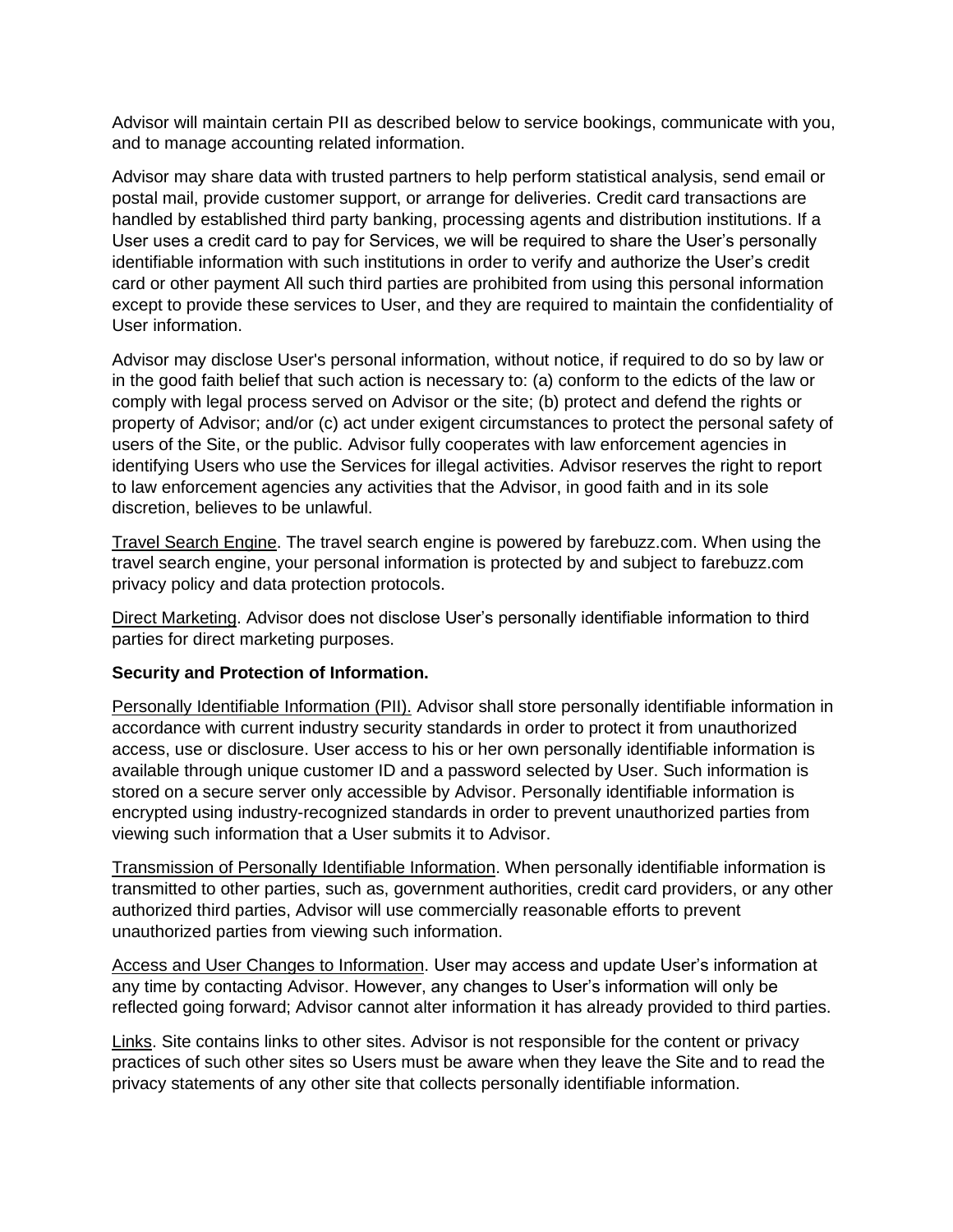No Warranties. No data transmission over the Internet or other wireless communication method can be guaranteed to be totally secure. As a result, while Advisor will make all reasonable efforts to protect the privacy of Users' information, both personally identifiable and otherwise, ADVISOR MAKES NO GUARANTEES, REPRESENTATIONS, OR WARRANTIES WITH RESPECT TO THE PRIVACY OF SUCH TRANSMITTED INFORMATION. Advisor's obligations with respect to the security of Users' stored information are set forth in the applicable contract. State laws may also apply to said obligations to secure stored information.

Use of Cookies. "Cookies" are used to ensure that Users can use the Site effectively. A cookie is a text file that is placed on a User's hard disk by a web page server. Cookies are uniquely assigned to Users and can only be read by a web server in the domain that issued the cookie. Each User has the ability to accept or decline cookies. Most Web browsers automatically accept cookies, but with settings that can be modified to decline cookies. If a User chooses to decline cookies, the User may have difficulty using the Services or may be unable to use the Services at all.

General Data Protection Regulation. Services are not offered to residents of the European Union. While Advisor attempts to avoid doing business with residents of the European Union, we cannot prevent such activity in every case. Given this fact, residents of the European Union expressly assume responsibility for their actions on this website, any related website, or any third-party service. Further, residents of the European Union in using Advisor's services, indemnify Advisor with regard to E.U. law. We store any personally identifiable information of any visitor to the Advisor's sites and its partners as required by U.S. law and industry best practices.

### **Right to Deletion**

Subject to certain exceptions set out above, on receipt of a verifiable request from User, Advisor will delete User personal information from our records and direct any service providers to delete User personal information from their records.

#### **Changes to this Statement**

Company reviews the privacy policy annually, at a minimum, and reserves the right to revise, amend, or modify this Policy at any time and in any manner. When we post changes to this Policy, we will update the "last updated" date at the bottom of this Policy and we encourage you to regularly check this Policy for changes.

**California Law.** The following provisions apply only to Users residing or domiciled in the State of California:

Sale of Personally Identifiable Information. Under Cal. Civ. Code § 1798.80, a User residing in the State of California has the right to request from Advisor a list of all third parties to which the Advisor has disclosed personally identifiable information during the preceding year for direct marketing purposes. As stated before, Advisor does not and will not disclose such information for direct marketing purposes. For questions about this policy, please contact us via the phone or email address indicated in the header of this Advisor's website.

Do Not Track Signals. In order to help us personalize your experience on our website, the Advisory does not act on Do Not Track signals from a User's Internet browser. Advisor's suppliers that collect personally identifiable information through the Services also do not act on